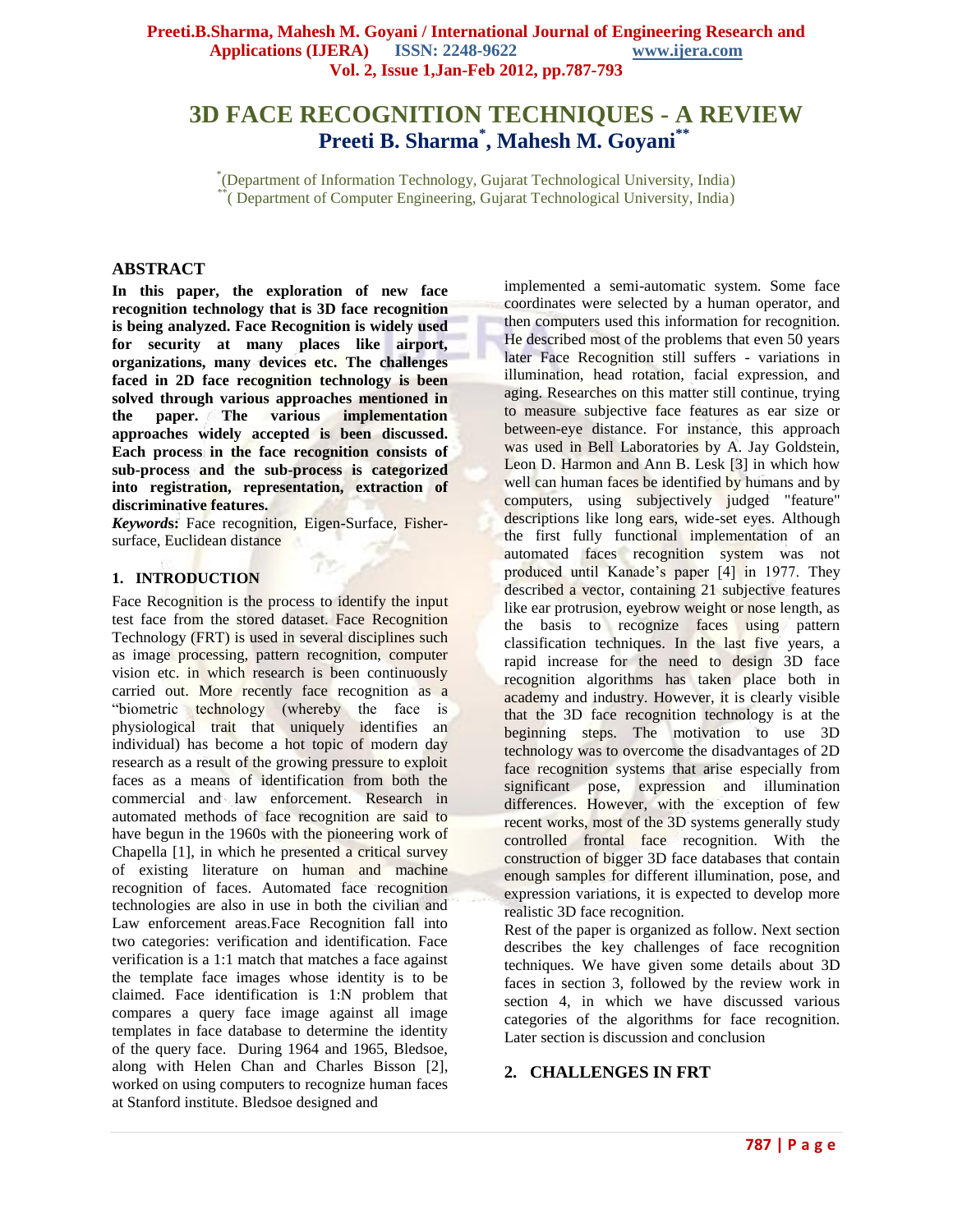There are two major challenges faced during the testing, those are illumination problem and pose variation problem.

Both these problems are serious and cause the degradation of the existing system. These problems can be formulated and a common approach could be followed by sequencing the operations face detection, face normalization and inquire database

#### **2.1 Illumination Problem**

Same image may appear differently due to illumination condition. If the illumination induced is larger than the difference between the individuals, system may not be able to recognize the input image. It has been suggested that one can reduce variation by discarding the most important eigenface. And it is verified in [5] that discarding the first few eigenfaces seems to work reasonably well. Many of the methods were suggested by researchers which ultimately led to the result that the methods were illuminationinvariant and the measure of the same object changes when illumination changes.

An illumination subspace can be constructed but one drawback of this method is that many of the faces of one person are needed to construct the subspace. Methods have been developed to solve the illumination problem the approaches have been divided into four categories: First is heuristic methods including and discarding the leading principal components. Second, image comparison methods where various image representations and distance measures are applied. In class-based methods where multiple images of one face under a fixed pose but different lighting conditions are available. Finally in model-based approaches 3D models are employed.

# **2.2 Pose Problem**

Researchers have proposed various methods to handle the rotation problem. Basically they can be divided into three classes: *a).* multiple images based methods: when multiple images per person are available. This method is based on illumination cone to deal with illumination variation. For variations due to rotation, it needs to completely resolve the GBR (generalized-bas-relief) ambiguity when reconstructing 3D surface. *b).* hybrid methods: when multiple training images are available during training, but only one database image per person is available during recognition. Numerous algorithms of the second type have been proposed and are by far the most popular ones. Possible reasons for this are: i) It is probably the most successful and practical method up to now, ii) It utilizes prior class information., and *c).*single image/shape based methods when no training is carried out. In these methods, face shape is

usually represented either by a polygonal model or a mesh model which simulates issue..

# **3. DATASET DESCRIPTION**

This section gives the description of the 3D database available on which the operations are being performed for 3D face recognition.

# **3.1 FEI Dataset**

The FEI database consists of 14 images for each 200 individuals there are 2800 images. All the images are colored and are taken against homogenous background and the images are rotated to the degree of 180.The original size of each image is 640 x 180 pixels. The images of the student and staff are taken between 19 and 40 and the numbers of male and female images are exactly the same. The images are taken between June 2005 and March 2006 and are Brazilian database.



**Fig 1.** Sample Images for FEI dataset

# **3.2 TEXAS 3D Dataset**

Texas 3D Face Recognition consist of 1149 pairs of facial color and range images of 105 subjects of adult human. The images are acquired on very high resolution while acquiring each image the color and range images were captured simultaneously and therefore were perfectly registered.



**Fig 2** . Sample Images for TEXAS 3D dataset

# **3.3 3D FERET Dataset**

A 3D Face Database has been gathered to facilitate research into 3D face recognition. Currently, little three-dimensional face data is publicly available and nothing towards the magnitude of data that we require for development and testing of our recognition systems. Therefore, we began populating our own 3D face database. Ten facial surfaces of 97 different people were captured, under the conditions shown below.



**Fig 3** Sample Images for FERET Dataset **3.4 3D GAVAB Dataset**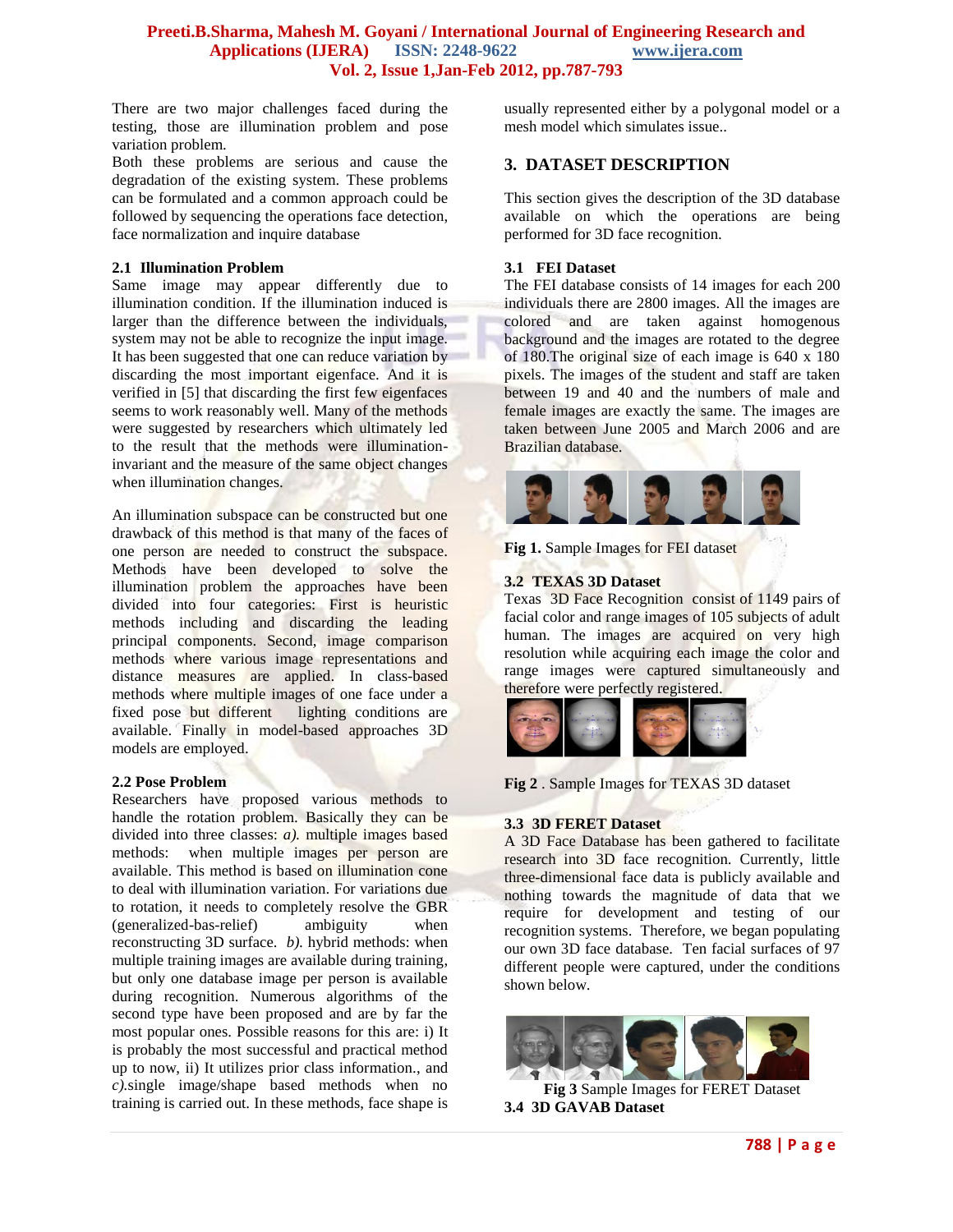The GAVAB database consists of 549 3D images of facial surfaces. There are 61 individuals in which 45 male and 16 female and total of 9 images of each person the images of people between age 18 and 40 are taken. In, the 9 images corresponding to each individual are: 2 front views with neutral expression, 2 x-rotated views  $(\pm 30^{\circ})$ , looking up and looking down respectively) with neutral expression, 2 yrotated views (±90º, left and right profiles respectively) with neutral expression and 3 frontal gesture images (laugh, smile and a random gesture chosen by the user, respectively).



# **4. BACKGROUND AND RELATED REVIEW**

The 3D Face recognition algorithm can be classified as shown in fig. 1



#### **4.1 Point Cloud Approach**

Point cloud based approach consists of human facial surface in 3D point cloud representation. In this from the facial surface only  $(x, y, z)$  co-ordinates of the sample points are used. This approach is widely accepted because of its generality and simplicity. Generality because almost every 3D acquisition device produces (x, y, z) co-ordination without any higher level of information. Simplicity because the points coordinate if sampled with good accuracy is simple and sufficient to represent a complex surface. The point cloud approach requires the alignment and registration of facial surfaces before the matching module because the similarity of different facial surfaces as opposed by more general 3D objects classes.

# **4.1.1 Iterative Closest Point (ICP)**

The ICP is developed to end the emphasis on correct alignment of different facial surfaces of most 3D

object identification system and algorithm. ICP tries to find the best rotation and translation parameters to align one model to the other one iteratively. The main drawback or the limitation of ICP algorithm is that it cannot handle non-rigid deformations. When two input model are considered the ICP can find the dissimilarity in quality of alignment. Therefore most of the 3D system use point sets and utilize the ICP dissimilarity in the quality of alignment .Therefore most of the 3D system use point set and utilize the ICP dissimilarity as the matching metric.

The ICP is used for the shape matching algorithm and the face matcher. The basic principle of the ICP is to take the test image align it, and select the training image ID that produces the lowest ICP alignment error. Many algorithms based on the ICP are used but aligning each training image with the probe image at the identification phase becomes computationally expensive.

The ICP algorithm executes on the steps of face recognition process: The first step is the preprocessing step is to remove the extraneous surface that are not used for verification purpose. The next step is Registration is the task of face comparison is a non-rigid registration problem due to inherent elasticity in human skin due to motion available such as human jaw. The problem can be solved by considering only small sections of face and performing alignment to the subsections. The next step is the feature extraction in which after the range images are aligned, it is possible to extract corresponding feature from the surface and compare them directly. Features such as surface depth and curvature which are extracted from point locations are directly comparable and coincident. The vector of the difference between the features is build and the comparison is created which comprises information on the difference between surfaces.

# **4.1.2 Local ICP**

The local ICP is an extension of ICP based approach. There are two important reasons for using the Local ICP : The one reason is the case in which all facial surface exhibits rigid deformation and second one is matching of the local regions is faster.

# **4.2 Depth Based Approach**

It is very popular to convert 2.5D facial data to a depth image, also called the range image. Each pixel in the depth image represents the distance of the corresponding 3D facial point to the camera. Although some sensors are capable of producing range images directly, point cloud data acquired from sensors is usually converted to yield depth images. During the conversion, some information may be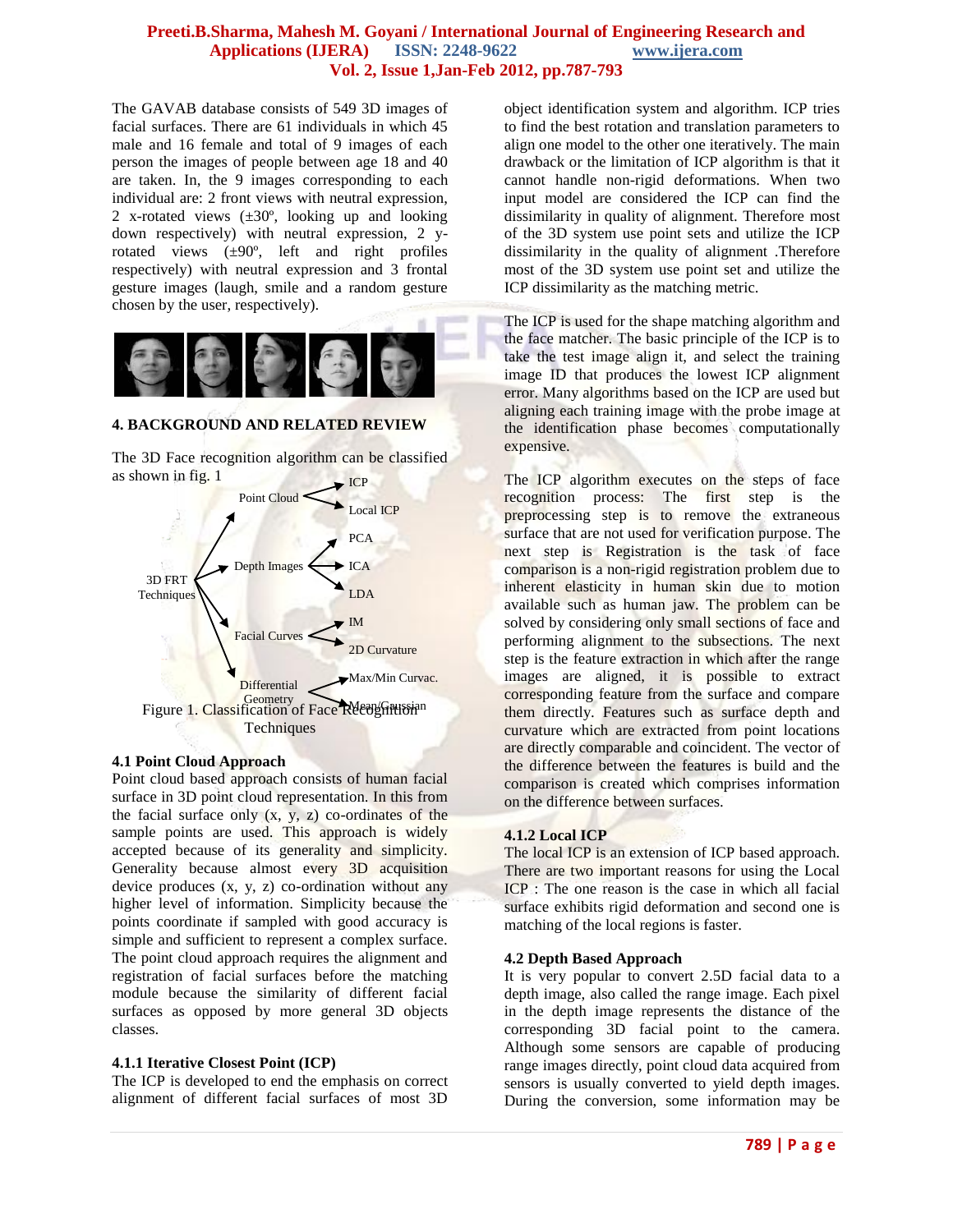lost. Most importantly, two sources of information loss should be mentioned: Firstly In the surface areas whose normal are almost perpendicular to the camera view, such as the lower nose regions, a significant portion of the depth measurements is generally under-represented in the depth images, and Secondly, 8-bit standard gray-level quantization may lose accuracy information. Another important concern in depth image construction is the conversion of irregularly sampled 3D points to a regular (x, y) grid. To accomplish this task, interpolation methods are generally used.

# **4.2.1 Principle Component Analysis (PCA)**

Face recognition is mainly based on the Principal Component Analysis Principal Component Analysis (PCA, also known as "Eigen surfaces"). In [13], is one of the most known global face recognition algorithm. The main idea is to decorrelate data in order to highlight differences and similarities by finding the principal directions (i.e. the eigenvectors) of the covariance matrix of a multidimensional data.

The steps performed in PCA are: First step includes training phase using the Training Set, in order to generalize the ability of our system and generate eigenvectors. Then we compute the mean image of the training data. Then each Training image is mean subtracted. Then the covariance matrix (C) of the mean-subtracted training data is then computed (T) denotes the matrix transposition operation. The next step consists in finding the eigenvectors  $e_n$  and the eigenvalues  $\lambda_n$  of C. A part of the great efficiency of the PCA algorithm is to take only the "best" eigenvectors in order to generate the subspace ("*Face Space*") where the gallery images will be projected onto, leading to a reduction of dimensionality. Eigen values are sorted in decreasing order (a higher eigenvalue captures a higher variance, hence more information).The mean image of the Gallery Set is computed. Each mean-subtracted gallery image is then projected onto the "Face Space" spanned by the eigenvectors deriving from the Training Set. This step leads to a simple *dot product*. Scalars  $\omega_k$  are called "weights" and represent the contribution of each eigenvector for the input image. Thus, for each gallery image, we have a "Weights Vector". The "Weights Matrix" is then generated and stored in the database and will be used during the *recognition step*  we focused on. The Recognition takes place in several steps: The dot product is the first basic operation that must be done during the recognition step. A normalized probe image is projected onto the "Face Space", in order to obtain a vector. The second step is the Distance Measure: Once the incoming probe image has been projected onto the Face Space, we have to see whether it is a known face or not. To

proceed, we compute the Squared Euclidean Distance (SED) between the weights from the probe image and the Weights Matrix of the entire Face Space: Finally the minimum Euclidean distance is calculated. Assume the ID of the probe image is the l (from 1 to P) and k is the index corresponding to the minimum SED, a subject is considered as a genuine if  $l=k$ , otherwise he is considered as an impostor.

# **4.2.2 Independent Component Analysis (ICA)**

In [14], While PCA decorrelates the input data using second-order statistics and thereby generates compressed data with minimum mean-squared reprojection error, ICA minimizes both second-order and higher-order dependencies in the input. It is intimately related to the *blind source separation*  (BSS) problem, where the goal is to decompose an observed signal into a linear combination of unknown independent signals. Let **s** be the vector of unknown source signals and **x** be the vector of observed mixtures. If **A** is the unknown mixing matrix, then the mixing model is written as  $x = As$  It is assumed that the source signals are independent of each other and the mixing matrix **A** is invertible. Based on these assumptions and the observed mixtures, ICA algorithms try to find the mixing matrix **A** or the separating matrix **W** such that  $u = Wx = WAs$  is an estimation of the independent source signals ICA can be viewed as a generalization of PCA.

As previously discussed, PCA decorrelates the training data so that the sample covariance of the training data is zero. Whiteness is a stronger constraint that requires both decorrelation and unit variance. The whitening transform can be determined as **D-1/2RT** where **D** is the diagonal matrix of the eigenvalues and **R** is the matrix of orthogonal eigenvectors of the sample covariance matrix. Applying whitening to observed mixtures, however, results in the source signal only up to an orthogonal transformation. ICA goes one step further so that it transforms the whitened data into a set of statistically independent signals. Signals are statistically independent when the probability density function is equivalent to say that the vectors u is uniformly distributed.Unfortunately, there may not be any matrix W that fully satisfies the independence condition, and there is no closed form expression to find W. Instead, there are several algorithms that iteratively approximate W so as to indirectly maximize independence. Since it is difficult to maximize the independence condition above directly, all common ICA algorithms recast the problem to iteratively optimize a smooth function whose global optima occurs when the output vectors u are independent.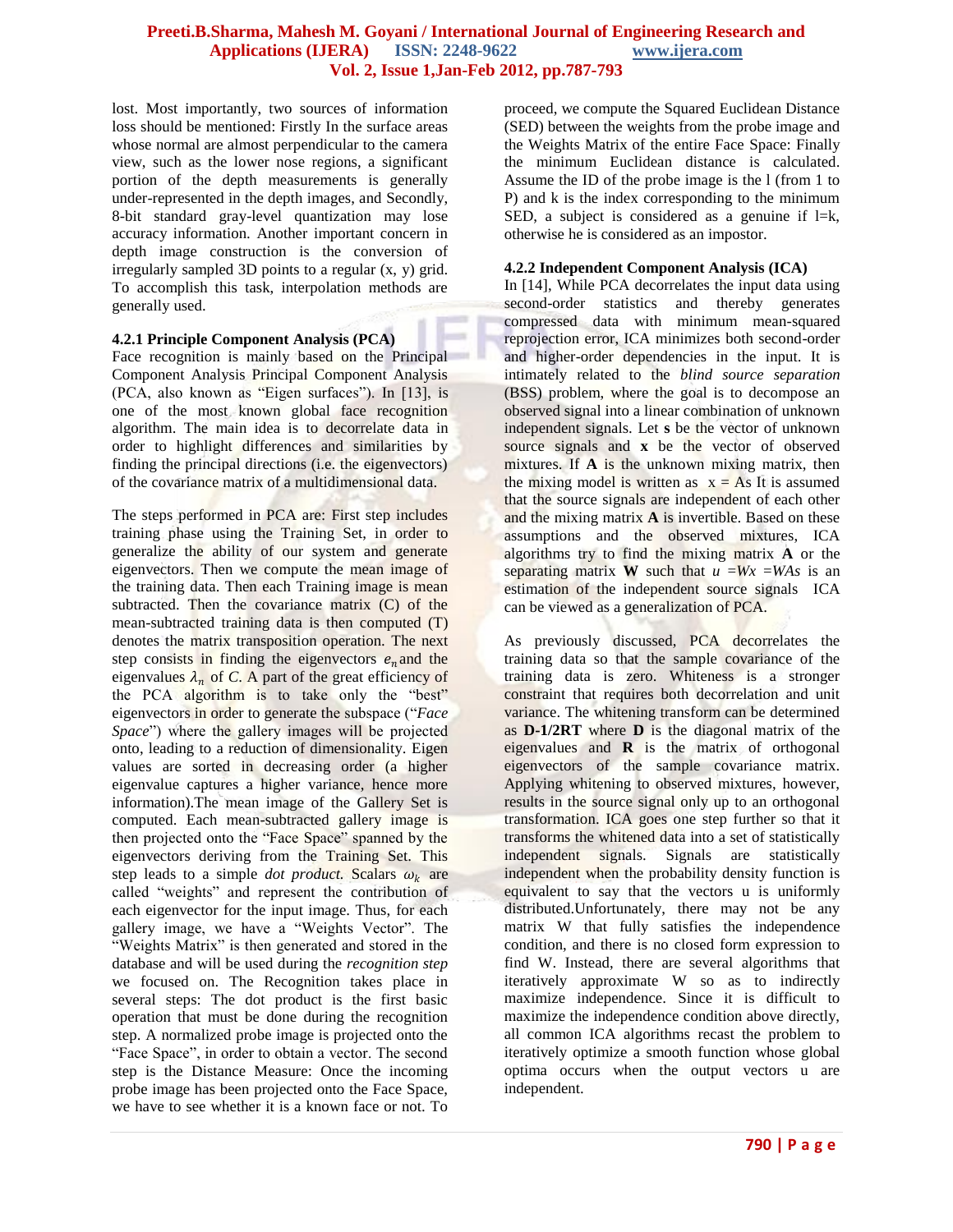#### **4.2.3 Linear Discriminant Analysis (LDA)**

This approach is also known as fisher-surface approach. In LDA we find the linear transformations such that feature cluster are most separable after transformation. We apply PCA and LDA to surface representations of 3D face models, producing a subspace projection matrix, taking advantage of "within-class" information, minimizing variation between multiple face models of the same person, yet maintaining high class separation. To accomplish this we use a training set containing several examples of each subject, describing facial structure variance (due to influences such as facial expression), from one model to another. From the training set we compute three scatter matrices, representing the within-class (SW), between-class (SB) and total (ST) distribution from the average surface and classes' averages.

The training set is partitioned into *c* classes, such that all surface vectors in a single class are of the same person and no person is present in multiple classes. Calculating eigenvectors of the matrix, and taking the top 250 (number of surfaces minus number of classes) principal components, we produce a projection matrix. This is then used to reduce dimensionality of the within-class and between-class scatter matrices (ensuring they are non-singular) before computing the top *c-1* eigenvectors of the reduced scatter matrix ratio. Finally, the matrix Uff is calculated, such that it projects a face surface vector into a reduced space of c-1 dimensions, in which the ratio of between-class scatter to within class scatter is maximized for all c classes. Like the eigenface system, components of the projection matrix Uff can be viewed as images, as shown in Figure. 4 for the depth map surface space.

Once surface space has been defined, we project a facial surface into reduced surface space by a simple matrix multiplication. The vector is taken as a "face key" representing the facial structure in the reduced dimensionality space. Face-Keys are compared using either Euclidean or cosine distance measures. An acceptance (facial surfaces match) or rejection (surfaces do not match) is determined by applying a threshold to the distance calculated. Any comparison producing a distance value below the threshold is considered an acceptance.

# **4.3 Differential Geometry Approach**

The differential geometry approaches are invariant to transformation such as translation and rotation is used as common technique for face recognition.

# **4.3.1 Max/Min Curvature Based Approach**

In [12], Curvature of a surface in 3D measures the amount of local bending. Curvature- related descriptors are attractive since they are invariant to rotations, and therefore, they are frequently used in segmenting 3D surfaces. There are different forms of curvature-based descriptors such as minimum/maximum curvatures, their principal directions, mean/Gaussian curvatures, and shapeindex values. These descriptors can be used to represent facial surfaces, and are suitable as discriminative features. In principal directions given a point on a surface, there are many curves passing through that point, and each of them has a curvature. Among these curves, two external curves have a special importance: the one that has the minimum curvature, and the one that has the maximum curvature. Therefore, each point on a surface can be characterized by its minimum (*·*1) and maximum curvature (*·*2) values, and their directions. These directions are called principal directions (*½*1, *½*2), and are expressed as vectors in 3- space. In [15] Mean and Gaussian curvature values are commonly used surface descriptors in the computer vision community and they are related to the minimum and maximum curvatures.

The advantages of curvature-based technique are: 1) it solves the problem of pose and illumination variation ate the same time. 2) There is a great deal of information in curvature map which we haven"t taken advantage of. It is possible to find an efficient way to deal with it. However, there are some inherent problems in this approach: 1) Laser range finder system is much more expensive compared with camera. And this technique cannot be applied to the existing image database. This makes people don't want to choose it if they have another choice. 2) Even though the rage finder is not an issue any more, the computation cost is too high and the curvature calculation is very sensitive to noise. If we use principal component analysis to deal with range data, the error rate probably will be similar while the computation complexity is much lower. 3) We can construct 3D face surface from 2D image instead of expensive range finder. There are a lot of algorithms available to do this. But you will not be able to calculate curvature from reconstructed 3D face surface.

As mentioned earlier, curvature calculation involves second derivative of surface. Only the high-resolution data such as laser range finder makes the accurate curvature calculation possible.

#### **4.3.2 Mean/Gaussian Curvature**

In [7], the data of high resolution is produced by rotation laser scanner for accurate curvature calculation. The Gaussian curvature sign is used for face segmentation which allows two surfaces: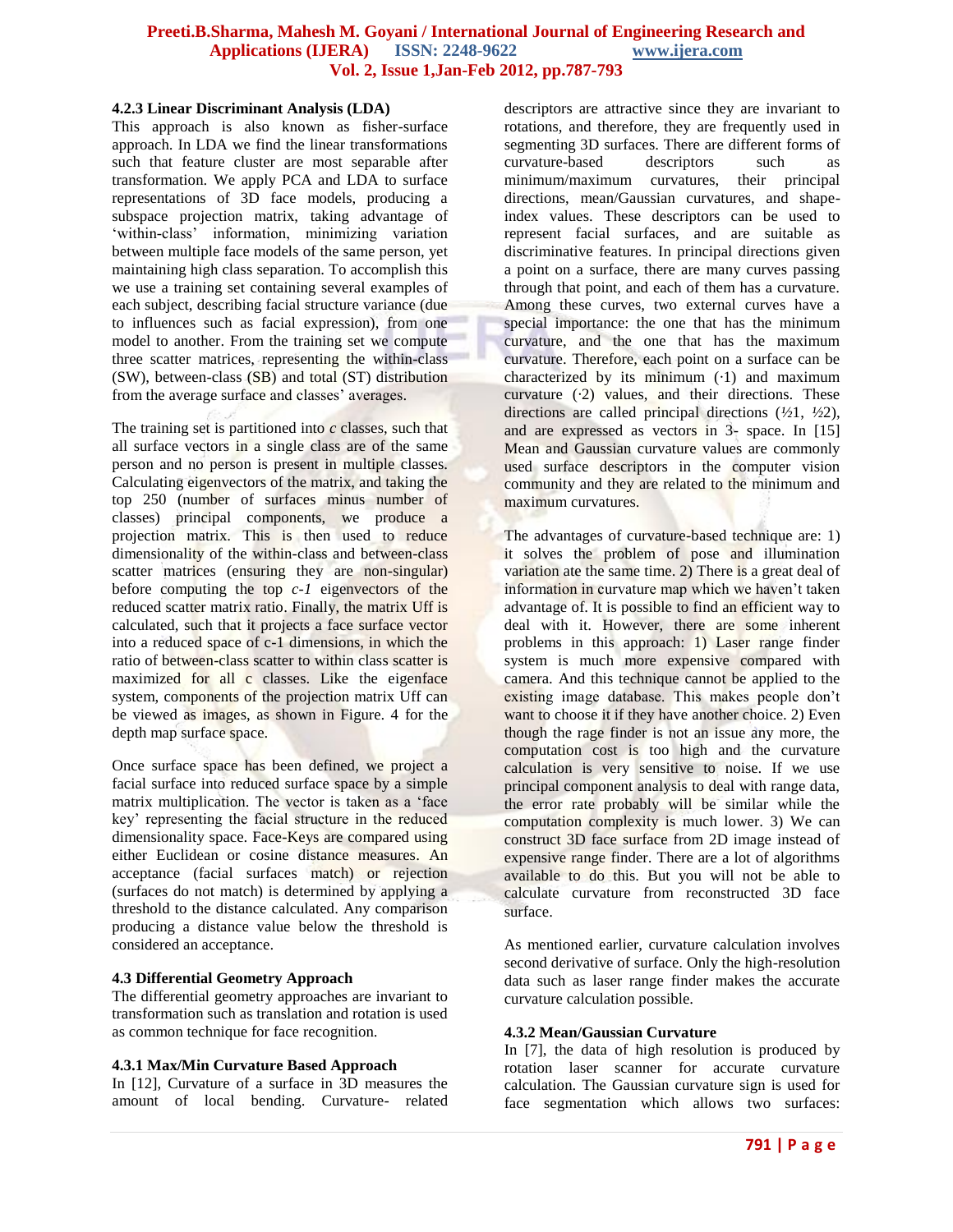convex/concave and saddle regions. Their surface feature extraction contains curvature sign, principal curvature, principal direction, extremes in both principal curvatures. The maximum and minimum curvature at a point defines the principal curvatures.

The directions associated with principal curvatures are the principal directions. The principal curvatures and the principal directions are given by the eigenvalues and eigenvectors of shape matrix. The product of two principal curvatures is Gaussian curvature. And mean curvature is defined by the mean value of two principal curvatures. In practice, because these curvature calculations contain second order partial derivatives, they are extremely sensitive to noise. A smoothing filter is required before calculating curvature. Here, the dilemma is how to choose an appropriate smoothing level. The curvature measurement is useless if the smoothing level is too low, twice derivative will amplify noise. On the other hand, over smoothing will modify the surface features we are trying to measure. In their implementation, they precompute the curvature values using several different levels of smoothing. They use the curvature maps from low smoothing level to establish the location of features. Then, use the prior knowledge of face structure to select the curvature values from the pre-computed set.

# **4.4 Facial Curve Based Approach**

The studies for 3D face recognition emphasize the use of 2D curves extracted from facial surface such as the facial profiles. After these curves are extracted, 2D shape analysis techniques for curves can be used for identification purpose. In this context, a seminal work is presented in [9]. In [9], central and a number of lateral profiles derived from 3D facial surfaces are used for recognition. Matching of the profiles of is carried out using Iterative Conditional Mode (ICM) optimization. Curvature values computed along the profile curves are used as features.

In [8], the extension of the system id made where gray level information is fused with shape features. Zhang et al. [10] also present a profile-based face matcher. Authors propose a system which automatically finds the vertical symmetry profile curve and three points on this curve (Nose Bridge, nose tip, and lower nose point). After finding vertical profile curve, two horizontal profile curves that pass through forehead and cheek regions are computed. Each of these three profile curves are matched separately, and their similarity scores are fused by a weighted sum rule. Weights are determined by the LDA algorithm. It is found that the most discriminative profile curve is the symmetry profile.

However, the fusion of three matchers significantly improves the identification/verification accuracy. Experiments done on a 3D face database constructed via 3Q stereo system (32 subjects) illustrates 0.8 per cent EER / 96.9 per cent rank-1 identification rates for neutral-to-neutral case, and 10.8 per cent EER / 87.5 per cent rank-1 identification rates for non neutral case. Feng et al. [11] extracts 35 horizontal and 35 vertical facial curves from the facial surface. Facial curves are represented by integral invariants which are robust to several transformations such as translation, rotation, and scale. After describing curves using invariants, 12 curves are selected according to discriminant analysis and Jensen-Shannon divergence analysis. It is found that 10 of the selected curves are vertical and extracted from the nose and eye regions. PCA-based dimensionality reduction is applied to produce a more compact representation. Recognition experiments on a subset of UND 3D face database (35 subjects) shows that it is possible to obtain 92.57 per cent rank-1 classification accuracy using feature vectors of dimensionality 96.

# **5. CONCLUSION**

We have analyzed the various algorithm of 3D face recognition through which we conclude that 3D face recognition solves the challenges which were found in the result of 2D face recognition mainly the illumination and pose problem through various approaches. The 3D face recognition approaches are still tested on very small datasets. However, the datasets are increasing during the years since better acquisition materials become available. By increasing a dataset, however, the recognition rate will decrease. However, the datasets are increasing during the years since better acquisition materials become available. By increasing a dataset, however, the recognition rate will decrease. So the algorithms must be adjusted and improved before they will be able to handle large datasets with the same recognition performance. Another disadvantage of most presented 3D face recognition methods is that most algorithms still treat the human face as a rigid object. This means that the methods aren"t capable of handling facial expressions. In contrast to 3D face recognition algorithms, most 2D face recognition algorithms are already tested on large datasets and are able to handle the size of the data tolerable well. 3D models hold more information of the face, like surface information, that can be used for face recognition or subject discrimination. Another major advantage is that 3D face recognition is pose invariant. Therefore, 3D face recognition is still a challenging but very promising research area.